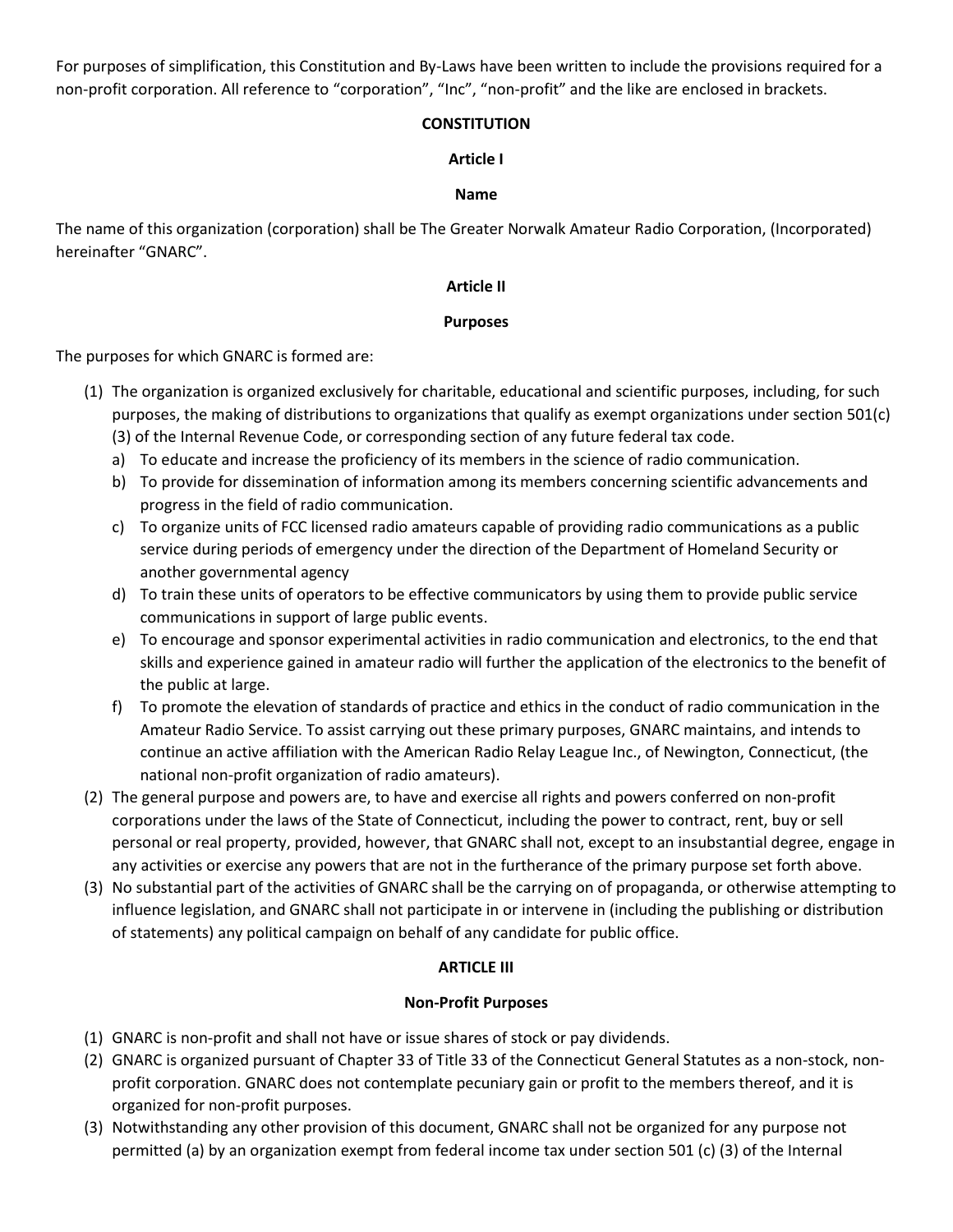Revenue Code, or corresponding section of any future federal tax code, or (b) by an organization, contributions to which are deductible under section 170 (c) (2) of the Internal Revenue Code, or corresponding section of any future federal tax code.

#### **ARTICLE IV**

### **Fiscal Year**

(1) The fiscal Year shall commence on the first day of January and end on the last day of December.

#### **ARTICLE V**

#### **Membership**

(1) Any individual interested in the activities and purposes of GNARC may become a member upon payment of dues as required. Each member shall be entitled to cast one vote at any annual, regular or special meeting requiring the vote of the membership.

### **ARTICLE VI**

### **Meetings**

- (1) Regular and special meetings of the membership shall be established and held in accordance with the By-Laws.
- (2) The annual meeting shall be held on the second Wednesday of January each year at such place and such time as the President or Board of Directors shall determine. The annual meeting shall be for the purpose of electing officers for the succeeding year, hearing committee, other reports, and for such other business as may be properly brought before it. The nominations for a slate of officers shall be presented by the Nominating Committee at the regular meeting in November, and shall be included in the notice of the annual meeting. Additional nominations for officers may be made from the floor by the members at the regular meeting in November and at the January annual meeting.

#### **ARTICLE VII**

#### **Officers**

- (1) The officers of GNARC (the Corporation) shall be the President, Vice President, Secretary, and Treasurer. The officers of GNARC (the Corporation) shall be elected for a term of one year by a majority of members present at the annual meeting. The officers term of office, shall begin immediately upon election, and shall end at the next January annual meeting.
- (2) The duties of the officers shall be as defined in the By-Laws.

## **ARTICLE VIII**

#### **Board of Directors**

(1) The management of activities, officers, funds and property of GNARC shall be delegated to the Board of Directors comprised of the elected officers, the immediate past president and additionally, advisory members including standing and appointed committee chairmen as provided by the By-Laws. The Board of Directors shall take by majority vote all reasonable and proper actions to further the purposes of GNARC. The Board of Directors shall meet at least once per year, and at the call of the president, as provided in the By-Laws.

## **ARTICLE IX**

## **Committees**

(1) In furtherance of GNARC, (this Corporation), the President shall appoint chairpersons of standing and Appointed Committees as provided by the By-Laws.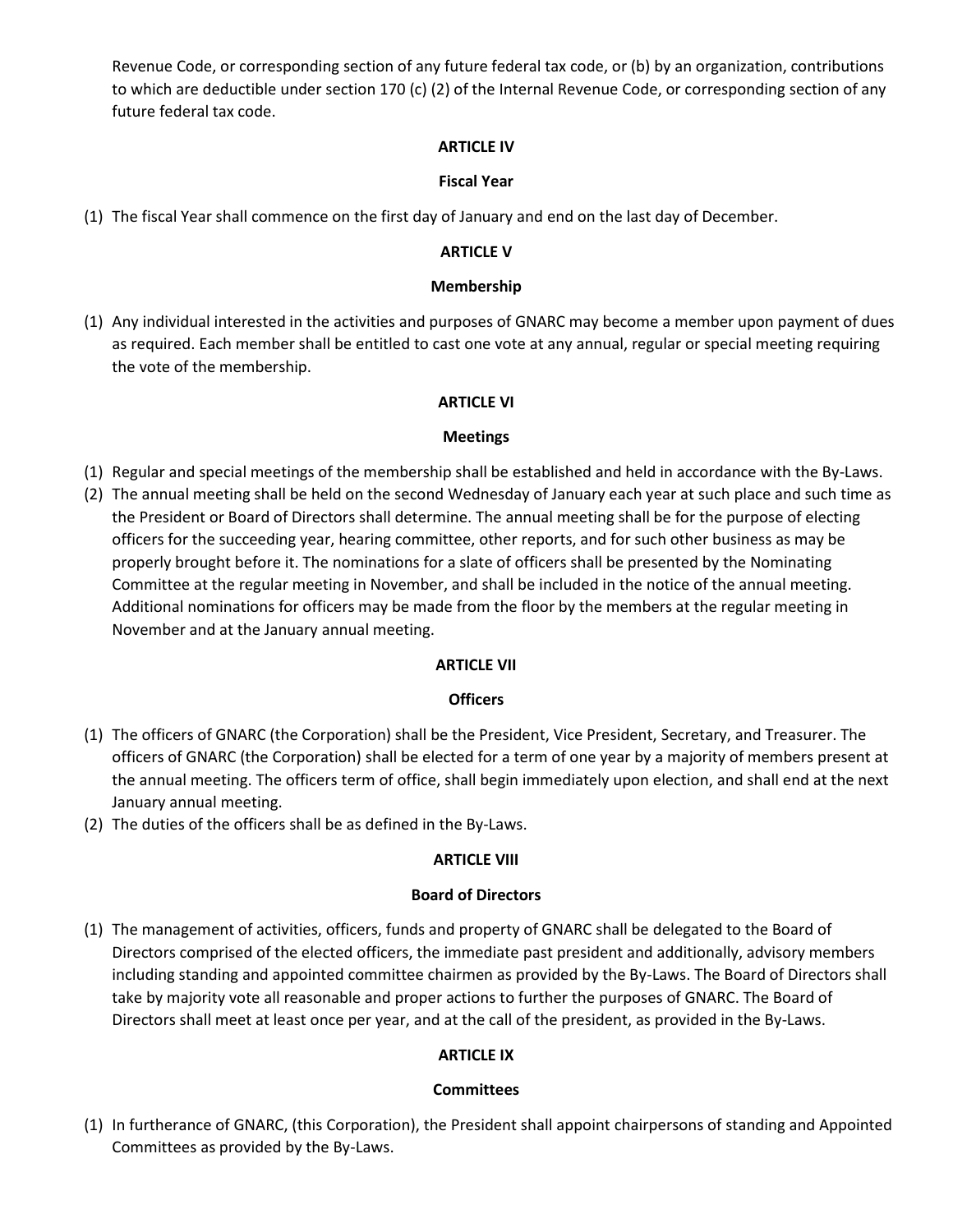(2) The nominating committee shall be appointed by the President and approved by a majority of the board of directors at the October meeting. The Nominating committee shall be comprised of three members, none of whom may be incumbent for election to office as provided in the By-Laws.

### **ARTICLE X**

### **Dedication of Assets**

- (1) The property of GNARC is irrevocably dedicated to educational and scientific purposes, and no part of its net income or assets shall ever accrue to the benefit of any director, officer or member thereof, or to the benefit of any private individual.
- (2) Upon dissolution of GNARC, its assets remaining after payment of, or provision for payment of, all debts and liabilities shall be distributed to the American Radio Relay League of Newington, Connecticut which has established its tax exempt status under Section 501 (C) (3) of the Internal Revenue Code or corresponding section of any future federal tax code. If the American Radio Relay League ceases to exist, the assets shall be distributed to the City of Norwalk.
- (3) No part of the earnings of GNARC shall accrue to the benefit of any member, trustee, director, officer (of the Corporation), or any private individual (except that reasonable compensation may be paid for services rendered to or for GNARC), and no member, trustee, officer of GNARC or private individual shall be entitled to share in the distribution of any of the (Corporate) assets on dissolution of GNARC (the Corporation).

### **ARTICLE XI**

### **Amendments to the Constitution**

(1) This Constitution may be amended by two-thirds (2/3) majority vote of all members present in good standing at any annual, regular or special meeting of the members provided, however, that the text of such amendment is set forth in a meeting notice to the members on the month prior to such meeting.

## **ARTICLE XII**

## **Duration**

(1) The duration of GNARC (the corporation) shall be unlimited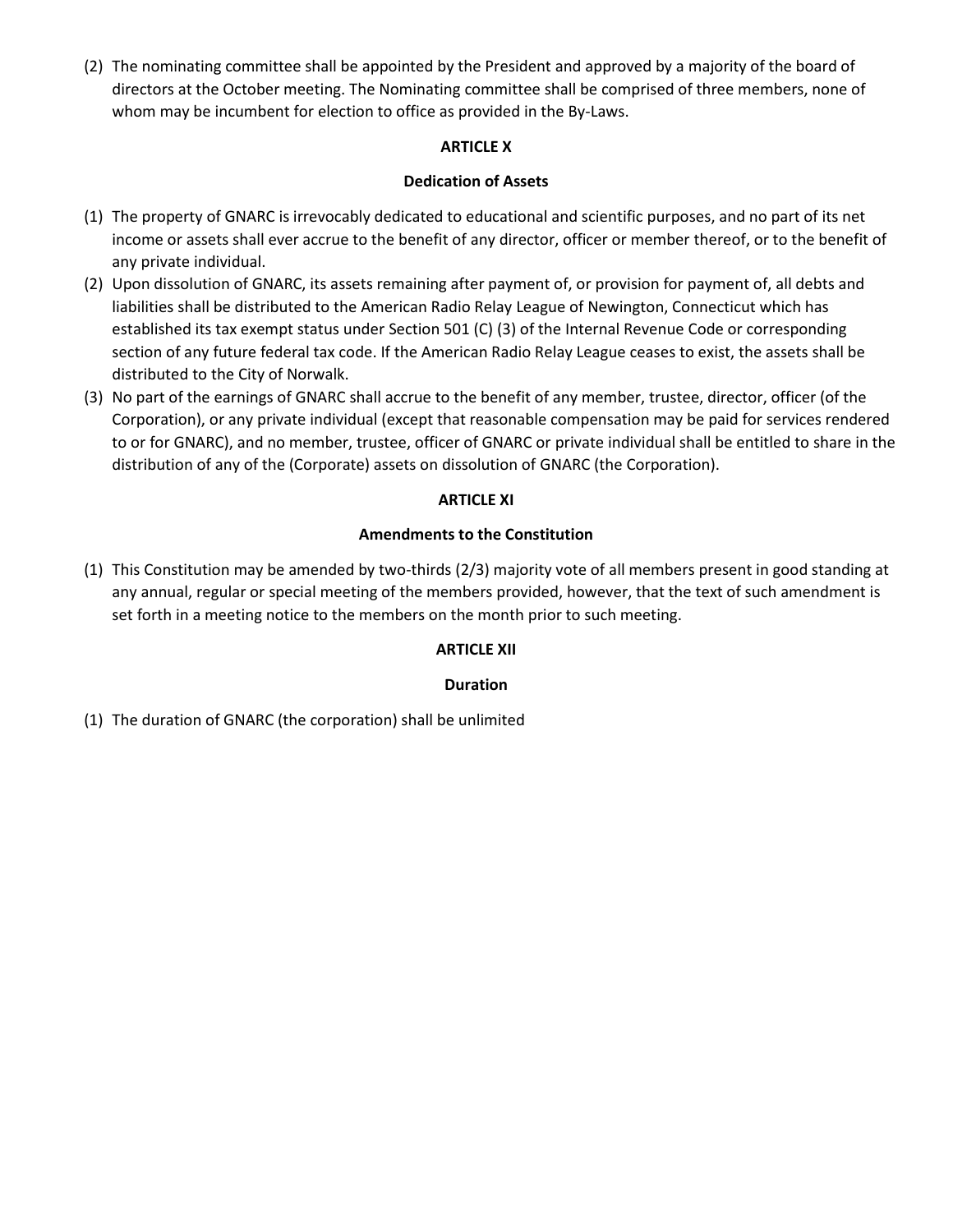#### **BY-LAWS**

# **Article I**

### **Name**

The name of this organization (corporation) shall be The Greater Norwalk Amateur Radio Corporation, (Incorporated) hereinafter "GNARC". GNARC may also be referred to as the Greater Norwalk Amateur Radio Club.

### **Article II**

### **Purposes**

The purposes for which GNARC is formed are:

- (1) The primary purpose is to operate a non-profit corporation organization for educational and scientific purposes as follows:
	- a. To educate and increase the proficiency of its members in the science of radio communication.
	- b. To provide for dissemination of information among its members concerning scientific advancements and progress in the field of radio communication
	- c. To organize units of licensed radio amateurs capable of providing radio communications as a public service during periods of emergency under the direction of the Department of Homeland Security or another governmental agency.
	- d. To train these units of operators to be effective communicators by using them to provide public service communications in support of large public events.
	- e. To encourage and sponsor experimental activities in radio communication and electronics, to the end that skills and experience gained in amateur radio will further the application of electronics to the benefit of the public at large.
	- f. To promote the elevation of standards of practice and ethics in the conduct of radio communication in the Amateur Radio Service. To assist carrying out these primary purposes, GNARC maintains, and continues to maintain an active affiliation with the American Radio Relay League, Inc., of Newington, Connecticut, the national non-profit organization of radio amateurs.
- (2) The general purposes and powers are to have and exercise all rights and powers conferred on non-profit corporations under the laws of the State of Connecticut, including the power to contract, rent, buy or sell personal or real property, provided, however, that GNARC shall not, except to an insubstantial degree, engage in any activities or exercise any powers that are not in the furtherance of the primary purposes of this corporation.
- (3) GNARC shall not participate or intervene in any political campaign (including the publication or distribution of statements) on behalf of any candidate for public office.

## **ARTICLE III**

#### **Non-Profit Purposes**

- (1) GNARC is non-profit and shall not have or issue shares of stock or pay dividends.
- (2) GNARC is organized pursuant of Chapter 33 of Title 33 of the Connecticut General Statues as a non-stock, nonprofit corporation. GNARC does not contemplate pecuniary gain or profit to the members thereof, and it is organized for non-profit purposes.
- (3) The purposes to be promoted and carried out by GNARC shall be to conduct the activities of an amateur radio club exclusively for educational and scientific purposes (within the meaning of section 501 (C) (3) of the internal revenue Service Code.)

## **ARTICLE IV**

**Fiscal Year**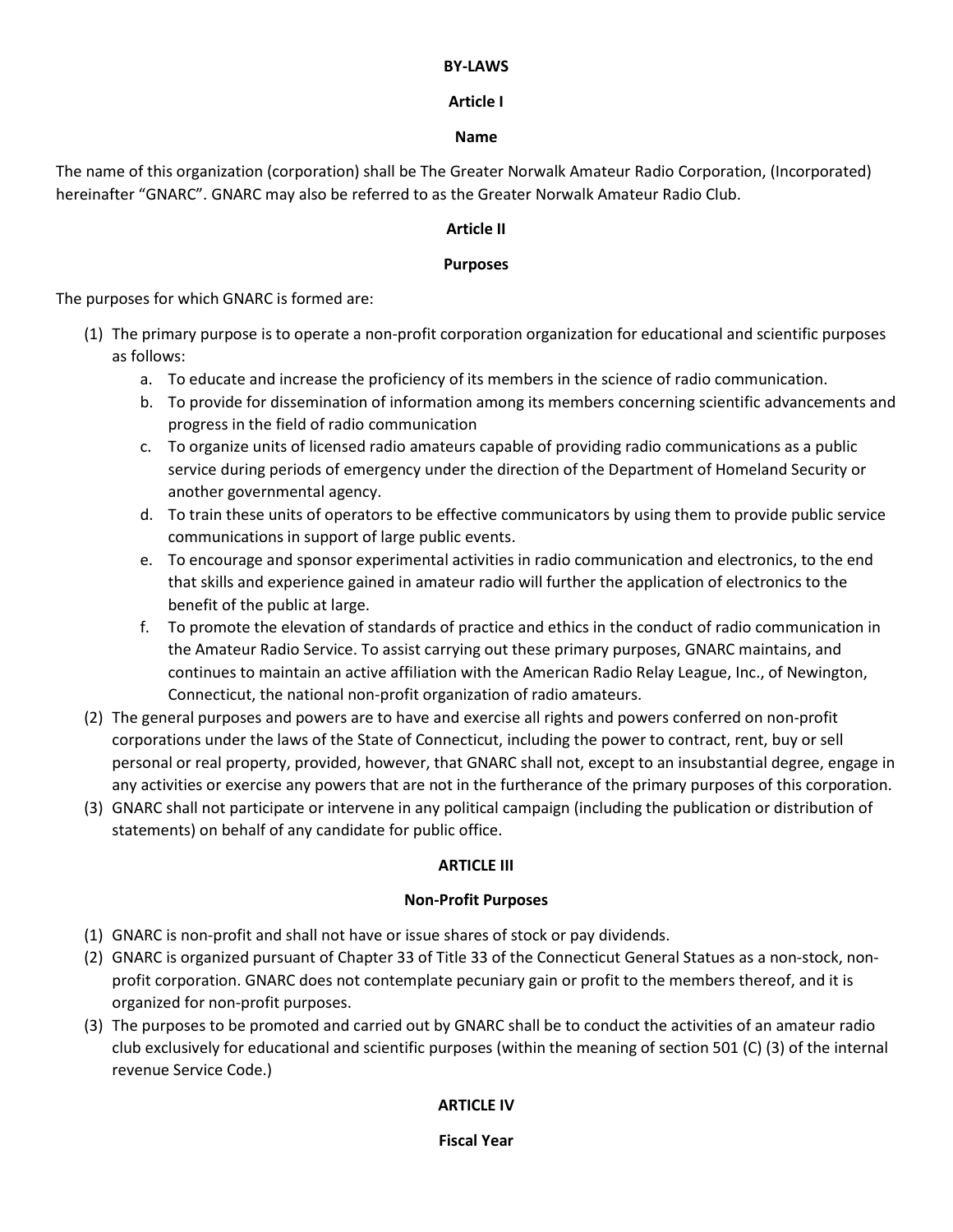(1) The fiscal Year shall commence on the first day of January and end on the last day of December.

## **ARTICLE V**

#### **Membership**

- (1) Any individual interested in activities and purposes of GNARC may become a member upon payment of dues as required.
- (2) Each member shall be entitled to cast one vote at any annual, regular or special meeting requiring the vote of the membership.
- (3) An annual schedule of dues shall be established by the Board of Directors at the September meeting to take effect January of the succeeding year. Notice of any change in dues shall be made to the members of GNARC at the October business meeting. A majority of all members present in good standing at said October meeting may amend the schedule of dues.
- (4) Dues category:
	- a. Standard Membership
	- b. Family Membership
	- c. Student Membership (under age 18)
	- d. Life Membership (all current life members are grandfathered and pay no dues. No additional life memberships will be granted.)
- (5) Any member, who has failed to pay dues owed by March 31, may be removed from membership. Any member may be removed from membership, for any cause upon three-forth (3/4) majority vote of all members in good standing present at any annual, regular or special meeting.

### **ARTICLE VI**

### **Meetings**

- (1) The annual meeting of GNARC shall be held on the second Wednesday of January each year at such place and such time as the President or Board of Directors shall determine. The annual meeting shall be for the purpose of electing officers for the next succeeding year, hearing committee and other reports, and for such other business as may be properly brought before it. The nominations for a slate of officers as presented by the Nominating Committee at the regular meeting in November, (December meeting being reserved for Holiday activities) shall be included in the notice of the annual meeting. Additional nominations for officers may be made from the floor by the membership at the regular meeting in November and at the January annual meeting.
- (2) Regular meetings of GNARC will be held on the 2nd Wednesday of each month, or at such other time as the President shall designate. The conduct of business may be suspended by the President if so required to provide a maximum allotted time for a given program if necessary. A minimum of (12) meetings per year will be held in any case, unless the majority of those present in good standing vote otherwise.
- (3) Special meetings of GNARC may be called by the President, by the Board of Directors or by request of twenty (20) members upon due notice to the members.
- (4) At each meeting of the members of GNARC, a quorum shall consist of 20% of the membership in good standing. If a quorum shall not be present at any regular, special or annual meeting of GNARC, the presiding officer may adjourn such a meeting to a day and hour fixed by him with due notice to membership.

## **ARTICLE VII**

## **Officers**

- (1) The officers of GNARC shall be the President, Vice President, Secretary, and Treasurer. The office of the Secretary may be combined with the office of the Vice-President or Treasurer during the fiscal year
- (2) The officers of GNARC shall be elected for the term of one (1) year by the members present at the annual meeting, their term of office beginning immediately upon the completed election at the January meeting.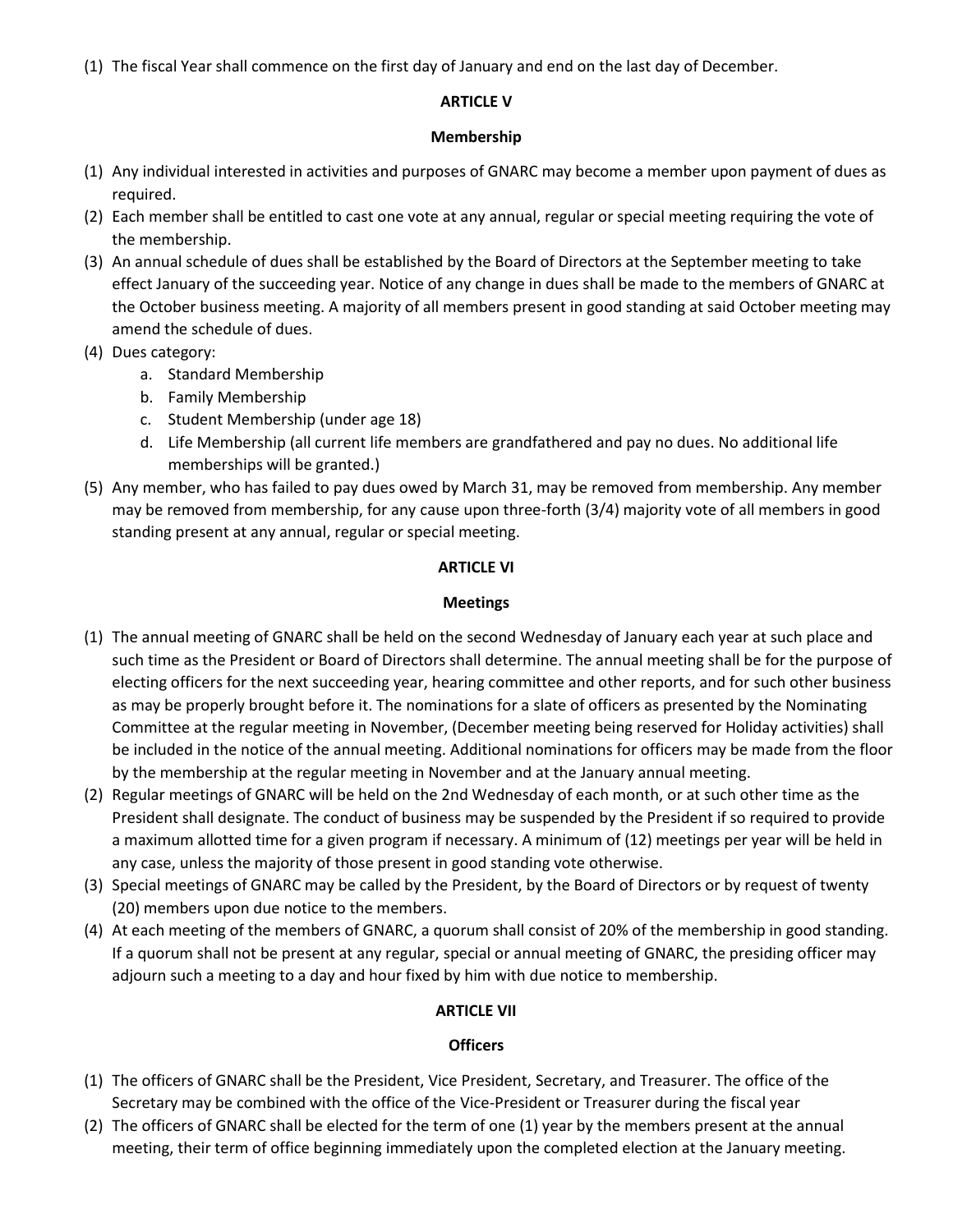- (3) An ex-president shall become a director of GNARC for a period of one year following his or her term of office unless he or she has been removed from office pursuant to paragraph (6) below.
- (4) If a President is re-elected, the past president serving as director, shall serve an additional year as a member of the Board of Directors.
- (5) Vacancies occurring between elections shall be filled by an election by the members at the first regular meeting following the withdrawal or resignation of an officer or past president director. Nominations to fill vacancies shall be made by the president (unless the president's position is vacated, in which case the Board will nominate) and nominations may be received from the floor.
- (6) Officers and directors may be removed by a three quarters (3/4) vote of all membership present in good standing at any annual, regular or special meeting. Before any removal vote process however, replacement candidate(s) will be presented to the board of Directors as to insure continuity, regardless of cause, except in an emergency such as death, sickness, or desertion as examples.

## **ARTICLE VIII**

## **Duties of the Officers**

- (1) The President shall be the chief executive officer of GNARC and has general supervision over the activities of GNARC as directed by the Board of Directors. The President shall preside at all meetings of the Board of Directors and at annual, regular and special meetings of the members if possible, otherwise the Vice-President must be present. The President shall sign official documents on behalf of GNARC unless otherwise provided and shall perform all the customary duties pertaining to the office of the President.
- (2) The Vice-President shall, in the absence of the President, perform the duties and exercise the power of the President. The Vice-President shall serve as coordinator of such committees and activities as are designated by the President or Board of Directors.
- (3) The Secretary shall keep a record of all meetings, carry on correspondence, and maintain all necessary records as secretary. If not re-elected, the Secretary turn over all records to the successor Secretary The Secretary will send meeting minutes to the webmaster within one week of any regular meeting.
- (4) The Treasurer shall have charge of the funds of GNARC and shall keep the money of GNARC on deposit in an appropriate account in the name of and to the credit of GNARC in a bank or trust company. The Treasurer shall keep an accurate account of all monies received and expended, and shall pay those bills that are properly authorized by the President or GNARC's Board of Directors and none other. Funds will be disbursed in accordance with these By-Laws or as directed by the Board of Directors and shall report the financial condition of GNARC at the annual meeting of members, at regular meetings, at meetings of the board of directors and from time to time as requested by the President. If not re-elected, the Treasurer shall turn over all records, bank IDs and passwords, and funds to the next Treasurer. The Treasurer will maintain a list of all paid members, and provide the list to the webmaster for publication on the club web site.

## **ARTICLE IX**

#### **Board of Directors**

- (1) The management of activities, officers, funds and property of GNARC shall be delegated to the Board of Directors comprised of the elected officers, and past president directors and advisory members including standing committee chairperson and appointed committee chairperson. The Board of Directors shall take by majority vote all reasonable and proper actions to further the purposes of GNARC. A quorum shall be comprised of two-thirds (2/3) of the voting members of the Board of Directors.
- (2) Advisory members shall have a non-binding advisory vote.
- (3) The Board of Directors shall meet at least once per year, and at other times as called per the President or majority of the Board. Meetings of the Board of Directors shall be called by the President who shall designate a date, time and place. Meetings may be canceled on a per meeting basis for circumstances such as vacations, as long as the integrity of GNARC is not hampered.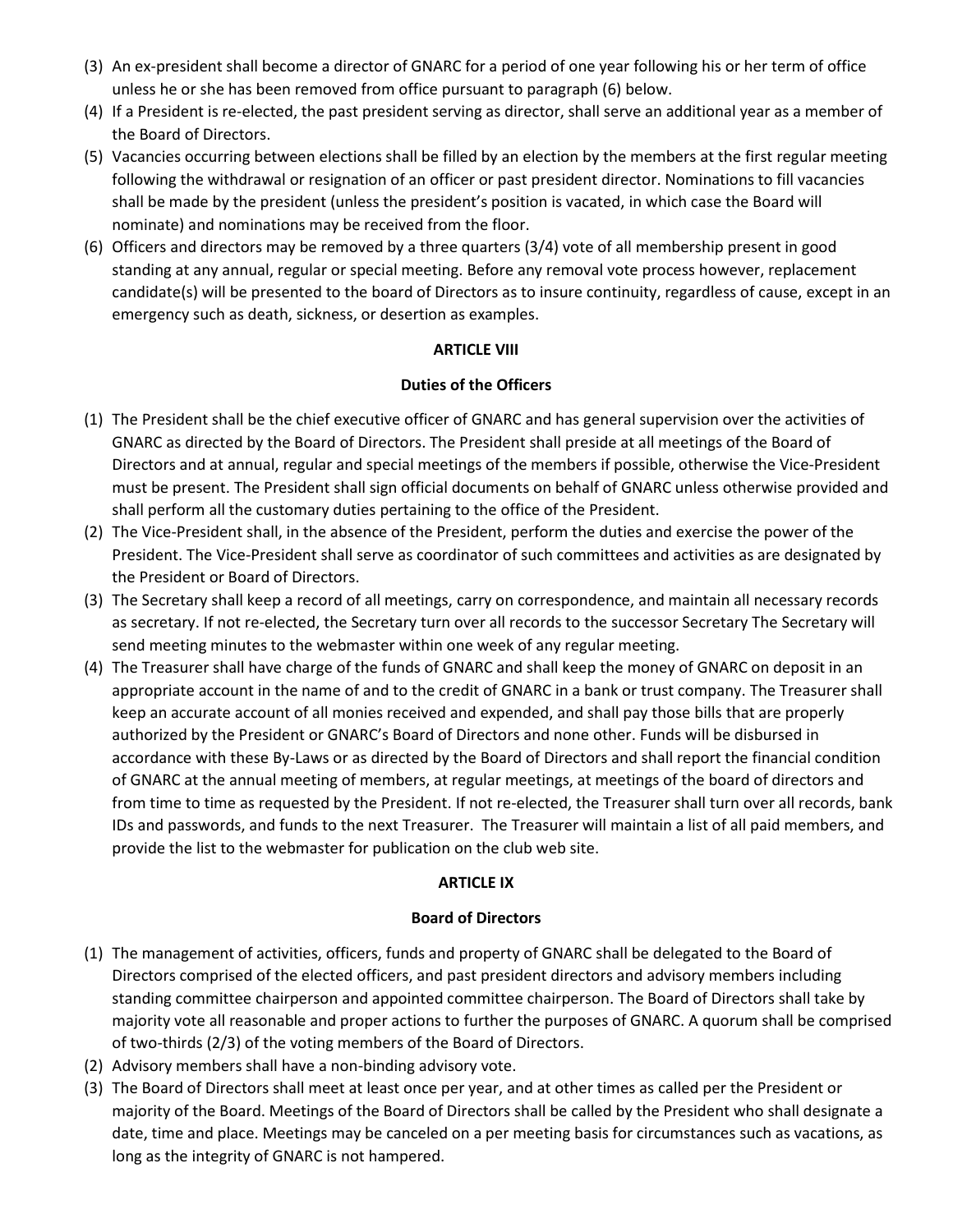(4) The President may authorize necessary and proper unanticipated expenditures of up to an annual aggregate of 5% of the treasury balance as of January 1st annually, or \$500.00, whichever is lower

## **ARTICLE X**

## **Committees**

- (1) The President shall appoint following Standing Committee Chairpersons for a term of one year. The Chairperson shall appoint those members necessary to accomplish the task.
	- a) GNARC Webmaster: The Webmaster shall maintain the official GNARC website as directed by the Board of Directors. At a minimum, the monthly minutes and club calendar must be maintained on a timely basis. Other content, as long as it relates to the purposes of the club, or news of recent club activities, may be published by the Webmaster..
	- b) ACTIVITIES and PROGRAM Chairperson: The Activities Chairperson shall be responsible for proposing and implementing a program for field activities for the membership as well as provide programs of interest during the regular meetings.
	- c) EDUCATION Chairperson: The Education Chairperson shall be responsible for the presentation of lectures, the management of courses and special meetings, provided for the education and expansion of the proficiency of the members and prospective members in the science of radio communication as well as provide for the dissemination of information concerning advancement and progress in the field of radio communication.
	- d) GNARC HISTORIAN: Is responsible for the careful storage of GNARC historical documentation including GNARC Bulletins, Minutes of Club Meetings and Board of Directors meetings. All stored documentation must be passed on to his / her successor.
	- e) Technology Chairperson: is responsible for maintaining all the club equipment, including repeaters and the club station. The legal repeater trustee is automatically a member of the technology committee.
	- f) Assistant Treasurer: will act as backup to the Treasurer and will have access to the bank accounts to ensure continuity of operations should the Treasurer be unable to perform the duties of that position.
- (2) New Standing Committees: New Standing Committees may be appointed on nomination of the president by majority vote of the Board of Directors and with the approval of the membership at the next regular, special or annual meeting.
- (3) Standing Committees may likewise be abolished by majority vote of the board of Directors and with the approval of the membership at the next regular, special or annual meeting.
- (4) APPOINTED Committees: The President may create APPOINTED Committees and the chairperson thereof for a period of one year. Appointed Committees may likewise be abolished by the President. Appointed Committees may become Standing Committees by a majority vote of the Board of Directors.
- (5) NOMINATING Committee: The Nominating Committee shall be appointed by the President as approved by a majority vote of the Board of Directors by September. The appointment of the Nominating Committee shall be announced at the October regular meeting. The Nominating Committee shall announce its nominations for a slate of officers at the regular meeting in November for election of officers at the regular January meeting to the next succeeding term. Members of the Nominating Committee may not be nominated for election as an officer nor may incumbent officers be appointed to the nominating committee, however, a chairperson of standing or appointed committees may be appointed to the same.
- (6) Any vacancy in the chairmanship of a Standing Committee or members of the Nominating Committee shall be filled by the President with the approval of the Board. Vacancies in the chairmanship of appointed committees may be filled by the President. Officers may be appointed to chairmanship of Standing Appointed Committees.
- (7) The Board of Directors may meet in person, via teleconference, or any suitable private communications method. Voting may be by voice vote or via electronic means.